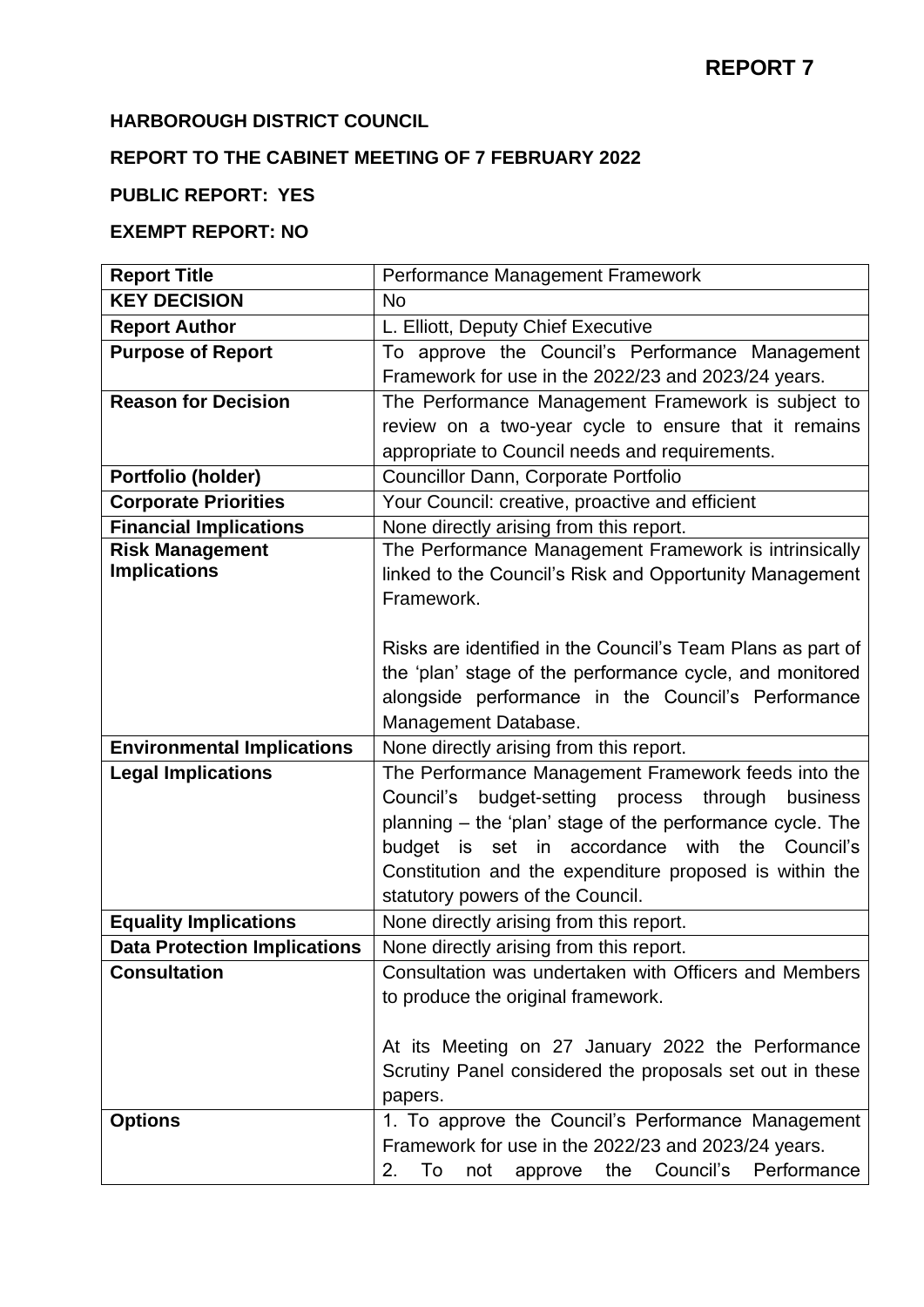|                          | Management Framework for use in the 2022/23 and       |
|--------------------------|-------------------------------------------------------|
|                          | 2023/24 years.                                        |
| <b>Appendices</b>        | Appendix A: Performance Management Framework          |
| <b>Background Papers</b> | The Performance Management Framework is intrinsically |
|                          | linked to a number of Council strategies including:   |
|                          | business planning documents, the Risk and Opportunity |
|                          | Management Framework, the Medium-term Financial       |
|                          | Strategy, the Communications Strategy, the Customer   |
|                          | Services Strategy and the Workforce Strategy.         |
| <b>Recommendation</b>    | That the Cabinet approves the Council's Performance   |
|                          | Management Framework attached as Appendix A for       |
|                          | use in the 2022/23 and 2023/24 years.                 |

#### **1. Background**

1.1 The Performance Management Framework was last approved by Cabinet on 7 February 2020.

#### **2. Key Facts**

- 2.1 The framework sets out the overall high-level approach that Harborough District Council will take to managing its performance. The aim of the framework is to provide a basis for consistency in the way that performance is managed and joined-up across the Council – a 'one council' approach, which will encourage Members, Officers and Partners to work together to deliver activities.
- 2.2 A coherent and consistently-applied Performance Management Framework encourages greater efficiency and focus on the most critical areas of service delivery at a time when financial pressures on the public sector are challenging.
- 2.3 The framework demonstrates the 'golden thread', which flows through the organisation to link the Council's business planning activity, from the high-level Vision and Priorities to the Critical Outcomes and Key Activities in the Corporate Plan, Team Plans, and individual employee appraisal objectives.
- 2.4 The framework is based on a constant 'plan $\rightarrow$  do $\rightarrow$  review $\rightarrow$  revise' cycle of setting priorities and plans, implementing actions to deliver on these, monitoring and reporting on performance and refreshing and revising plans to continuously improve service delivery.
- 2.5 Performance information against the Corporate Plan will be entered by Officers into the Council's Performance Management Database and reported on to key stakeholders through regular performance reports.
- 2.6 It is important to note that some data from external sources, over which the Council has no control, may not be available within this timescale. Where this is the case, data will be included in the report for the latest available period.